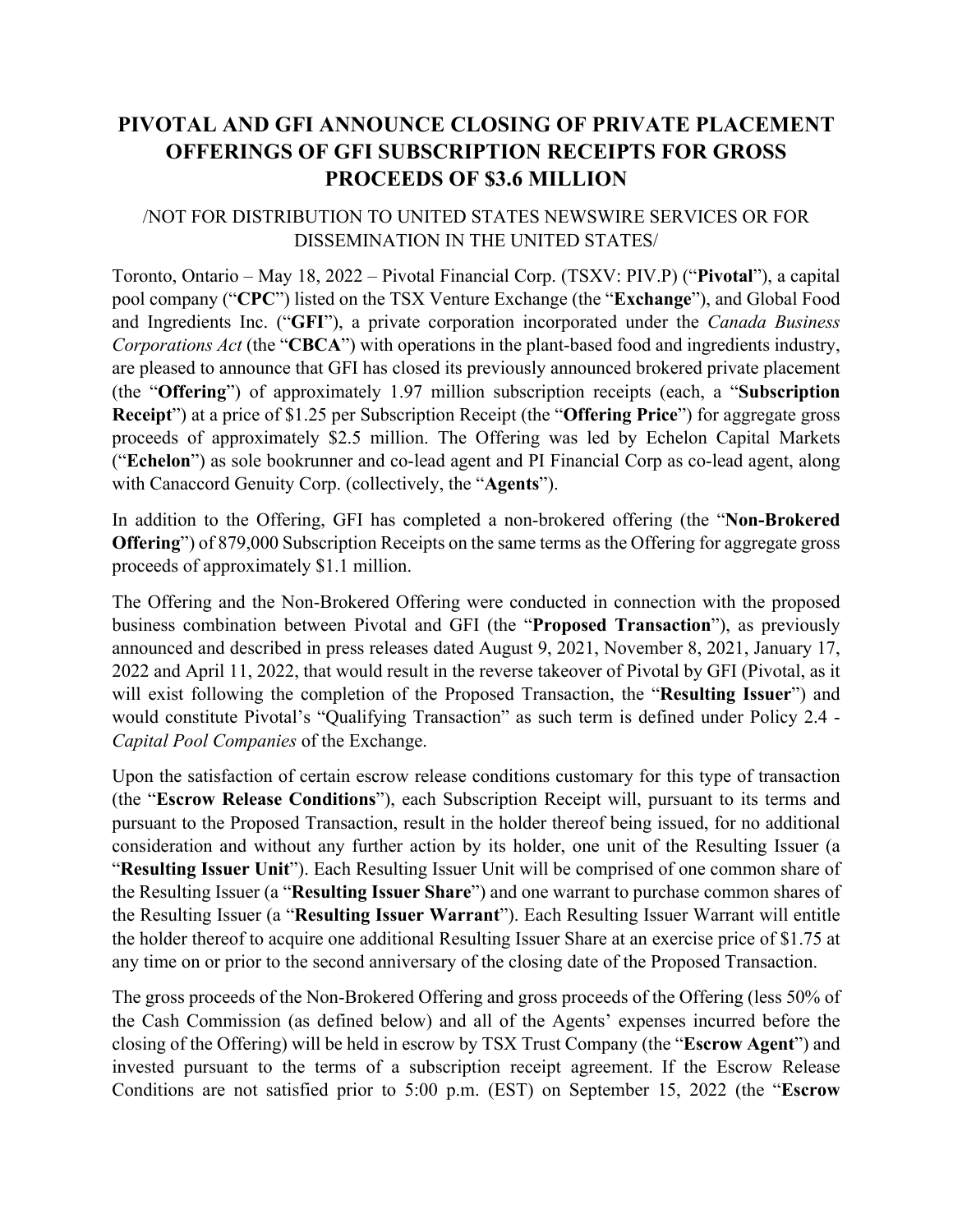**Deadline**"), the Escrow Agent will return to holders of Subscription Receipts an amount equal to the aggregate Offering Price of the Subscription Receipts held by them and their pro rata portion of any interest earned thereon.

The net proceeds from the Offering and the Non-Brokered Offering are intended to be used for marketing and other costs incurred for the development of new product offerings and United States launch of the Resulting Issuer's plant-based consumer packaged goods, consisting of the YoFiit, Bentilia and Five Peas in Love brands and for general working capital. The Resulting Issuer's vision is to become a vertically integrated farm-to-fork plant-based company providing traceable, locally sourced, healthy and sustainable food and ingredients. Through recent acquisition and development activities, GFI now offers a full suite of plant-based consumer packaged goods with over 20 SKUs under the YoFiit, Bentilia and Five Peas in Love brands, in addition to its established and rapidly growing plant-based foods and ingredients business lines that supply customers in 37 countries.

In connection with the Offering, the Agents received: (i) a cash commission of \$163,467.50 (the "**Cash Commission**"), 50% of which was paid to the Agents on closing while the remaining 50% of the Cash Commission will be payable upon the satisfaction of the Escrow Release Conditions, and (ii) broker warrants (the "**GFI Broker Warrants**") of GFI that will, upon conversion into broker warrants of the Resulting Issuer pursuant to the Proposed Transaction, entitle the holder to acquire at the Offering Price 123,910 Resulting Issuer Units at any time on or prior to the second anniversary of the closing date of the Proposed Transaction. If the Escrow Release Conditions are not satisfied on or before the Escrow Deadline, the GFI Broker Warrants will be immediately cancelled. Further, the Corporation paid Echelon a corporate finance advisory fee of \$28,580 (inclusive of applicable taxes).

In connection with the Non-Brokered Offering, the Corporation paid a finder's fee of \$23,450 and issued finder's warrants of GFI to an arm's length finder that will, upon conversion into finder's warrants of the Resulting Issuer pursuant to the Proposed Transaction, entitle the holder thereof to acquire at the Offering Price 18,760 Resulting Issuer Units at any time on or prior to the second anniversary of the closing date of the Proposed Transaction.

In addition, GFI, Pivotal and 1347669 Canada Inc., a wholly-owned subsidiary of Pivotal, entered into an amended and restated business combination agreement dated May 17, 2022 (the "**A&R Business Combination Agreement**"), which amends and restates the business combination agreement dated November 5, 2021 among the same parties. Pursuant to the A&R Business Combination Agreement, the parties agreed to extend the outside date for the Proposed Transaction, and make certain other additions and changes to generally reflect developments arising since the date of the original agreement (among some other ancillary matters). The parties intend to close the Proposed Transaction before the end of June 2022.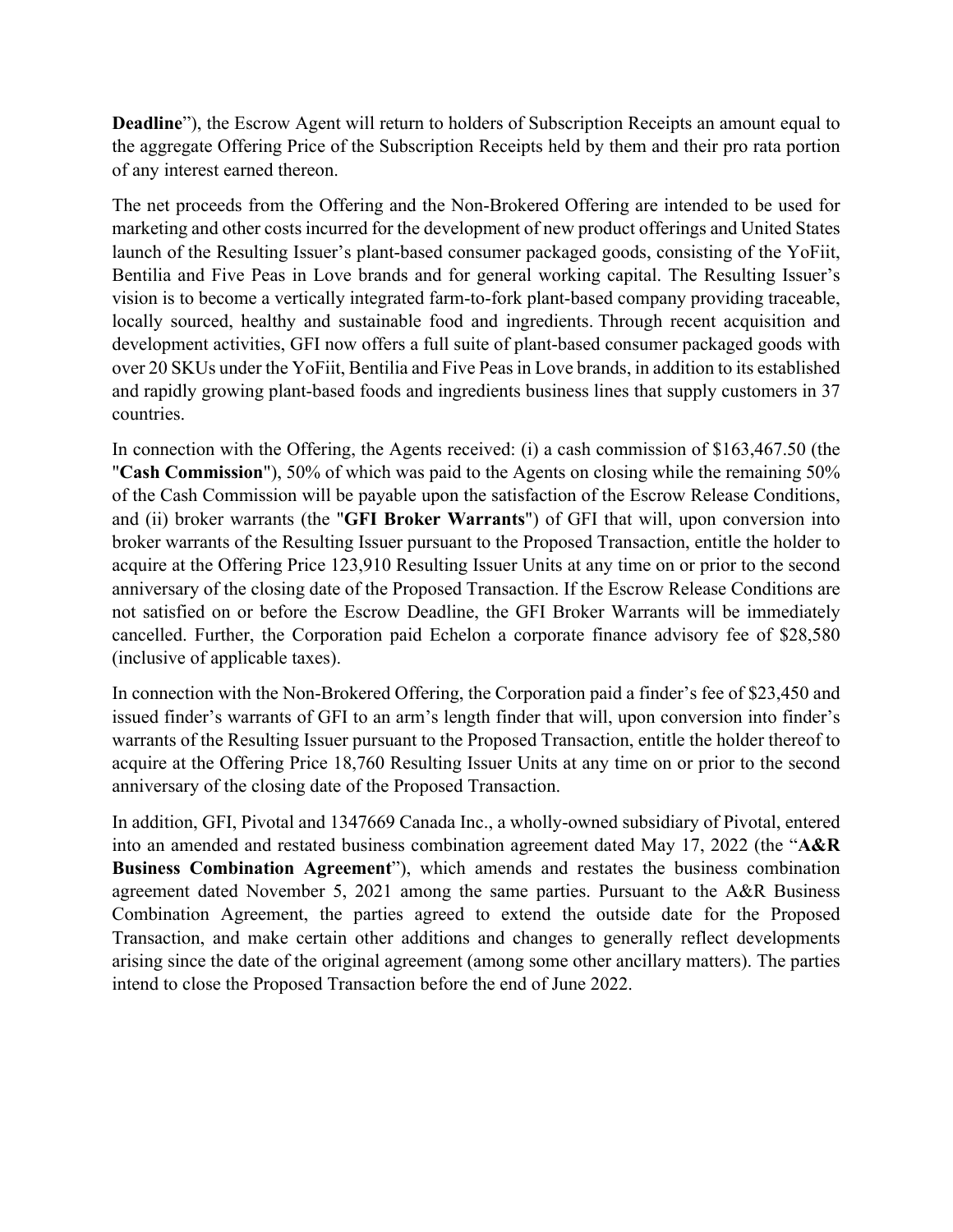### **About GFI**

GFI was incorporated under the provisions of the CBCA on April 19, 2018. GFI is a fast-growing Canadian owned and operated plant-based food and ingredients company, connecting the local farm to the global supply chain for peas, beans, lentils, chickpeas and other high protein specialty crops. GFI is organized into four primary business lines: Pea Protein Inputs, Plant-Based Ingredients, Plant-Based Pet Food Ingredients and Plant-Based Consumer Packaged Goods. Headquartered in Toronto, GFI buys directly from its extensive network of farmers, processes its products locally at its four wholly-owned processing facilities in Western Canada and ships to 37 countries across the world.

GFI's vision is to become a vertically integrated farm-to-fork plant-based company providing traceable, locally sourced, healthy and sustainable food and ingredients. Through recent acquisition and development activities, GFI now offers a full suite of Plant-Based Consumer Packaged goods with over 20 SKUs under the YoFiit, Bentilia and Five Peas in Love brands.

#### **About Pivotal**

Pivotal is a CPC within the meaning of the policies of the Exchange that has not commenced commercial operations and has no assets other than cash. Except as specifically contemplated in the policies of the Exchange, until the completion of its "Qualifying Transaction" (as defined therein), Pivotal will not carry on business, other than the identification and evaluation of companies, business or assets with a view to completing a proposed Qualifying Transaction.

#### **Contact Information**

For further information, please contact:

Pivotal Financial Corp C. Fraser Elliott, President and CEO Phone: 416-567-3276 Email: cfraserelliott@gmail.com

Global Food and Ingredients Inc. Bill Murray, CFO Phone: 416-840-6801 Email: bill.murray@gfiglobalfood.com

#### **Disclaimer for Forward-Looking Information**

This press release contains forward-looking statements and information that are based on the beliefs of management and reflect Pivotal and GFI's current expectations. When used in this press release, the words "estimate", "project", "belief", "anticipate", "intend", "expect", "plan", "predict", "may" or "should" and the negative of these words or such variations thereon or comparable terminology are intended to identify forward-looking statements and information. The forwardlooking statements and information in this press release include information relating to the use of proceeds from the Offering and the Non-Brokered Offering, the completion of the Proposed Transaction and the related timeline for completion, YoFiit's R&D project and related product